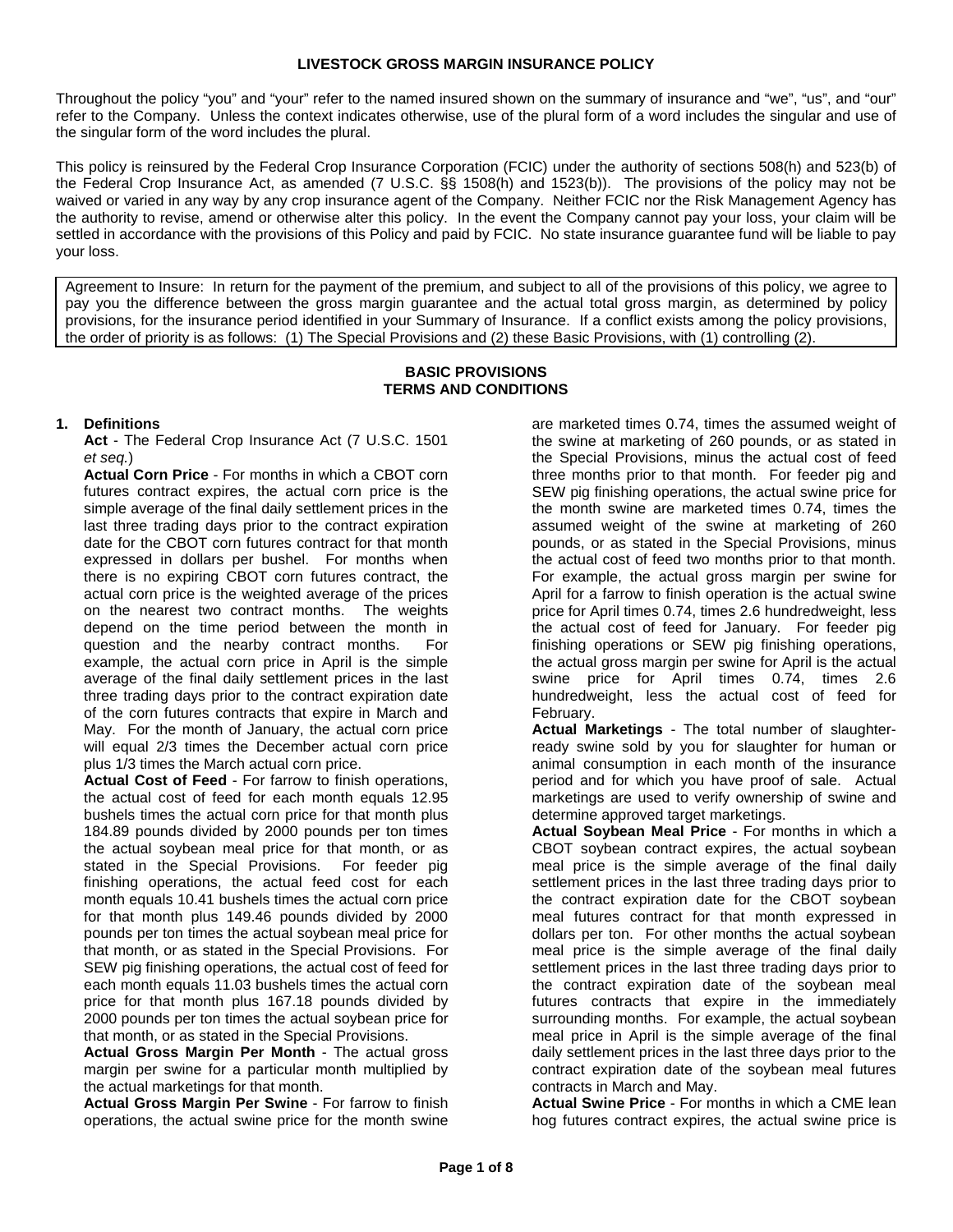the simple average of the final daily settlement prices in the last three trading days prior to the contract expiration date for the CME lean hog futures contract for that month expressed in dollars per hundredweight. For other months the actual swine price is the simple average of the final daily settlement prices in the last three trading days prior to the contract expiration date of the lean hogs futures contracts that expire in the immediately surrounding months. For example, the actual swine price in September is the simple average of the final daily settlement prices in the last three trading days prior to the contract expiration date of the lean hog futures contracts that expire in August and October.

**Application** - The form required to be completed by you and accepted by us before insurance coverage will commence.

**Approved Target Marketings** - The maximum target marketings allowed for the designated months of the applicable insurance period. The producer's Target Marketings for any month may not be more than the producer's Approved Target Marketings. Approved Target Marketings will be based on the lesser of farm capacity or underwriting capacity for the six-month insurance period as determined by the insurance underwriter.

**Actual Total Gross Margin** - The target marketings for each month of an insurance period multiplied by the actual gross margin per swine for each month of that insurance period and summed.

**Assignment of Indemnity** - A transfer of your policy rights, made on our form, and effective when approved by us whereby you assign your right to an indemnity payment to any party of your choice for the insurance period.

**CBOT** - The Chicago Board of Trade.

**CME** - The Chicago Mercantile Exchange.

**Company** - The insurance company identified on, and issuing, your summary of insurance.

**Consent** - Approval in writing by us allowing you to take a specific action.

**Contract Change Date -** The calendar date by which we make any policy changes available for inspection in the agent's office.

**Coverage** - The insurance provided by this policy, against insured loss of gross margin as shown on your summary of coverage.

**Coverage Level** - The portion of the expected gross margin that you elect to insure. The remainder is a deductible that must be satisfied before any indemnity is paid.

**Crop Year** - The twelve-month period, beginning July 1, and ending the following June 30, which is designated by the calendar year in which it ends.

**Date Coverage Begins** - The calendar date the insurance provided by this policy begins.

**Days** - Calendar days.

**Deductible** - The amount determined by subtracting the coverage level from 100 percent. For example, if you elected an 85 percent coverage level, your deductible would be 15 percent (100% - 85% = 15%).

**End of Insurance Period, Date of** - The date upon which your insurance provided by this policy ceases.

**Expected Corn Price** - The expected corn price is set in three different ways, depending on the insurance period and the lags used for the feed prices. For feed months with unexpired futures contracts, the expected corn price is the simple average of final daily settlement prices for the CBOT corn futures contract for that month expressed in dollars per bushel over the last three business days of the month. For feed months with expired futures contracts (example: the December corn price for the LGM insurance policies sold in January), the expected corn price is the simple average of final daily settlement prices for the CBOT corn futures contract for that month expressed in dollars per bushel in the last three trading days prior to contract expiration. For feed months without futures contracts, the expected corn price is the weighted average of the expected corn prices for surrounding contract months where the weights are based on the time difference between the feed month and the contract months. See the LGM commodity exchange endorsement for additional detail on exchange prices.

**Expected Cost Of Feed** - For farrow to finish operations, the expected cost of feed for each month equals the sum of 12.95 bushels times the expected corn price for that month, plus 184.89 pounds divided by 2000 pounds per ton times the expected soybean meal price for that month. For feeder pig finishing operations the expected cost of feed for each month equals the sum of 10.41 bushels times the expected corn price for that month, plus 149.46 pounds divided by 2000 pounds per ton times the expected soybean meal price for that month. For SEW pig finishing operations the expected cost of feed for each month equals the sum of 11.03 bushels times the expected corn price for that month, plus 167.18 pounds divided by 2000 pounds per ton times the expected soybean meal price for that month.

**Expected Total Gross Margin** - The target marketings times the expected gross margin per swine for each month of an insurance period and summed.

**Expected Gross Margin Per Month** - The expected gross margin per swine multiplied by the target marketings for each month of an insurance period.

**Expected Gross Margin Per Swine** - For farrow to finish operations, expected gross margin per swine is equal to the expected swine price for the month swine are marketed times 0.74, times the assumed weight of the swine at marketing of 260 pounds, or as stated in the Special Provisions, minus the expected cost of feed three months prior to that month. For feeder pig finishing operations or SEW pig finishing operations, the expected gross margin per swine is equal to the expected swine price for the month swine are marketed times 0.74, times the assumed weight of the swine at marketing of 260 pounds, or as stated in the Special Provisions, minus the expected cost of feed two months prior to that month. For example, the expected gross margin per swine for April for a farrow to finish operation is the expected swine price for April times 0.74, times 2.6 hundredweight, less the expected cost of feed for January. For a finishing operation, expected gross margin per swine for April is the expected swine price for April times 0.74, times 2.6 hundredweight, less the expected cost of feed for February.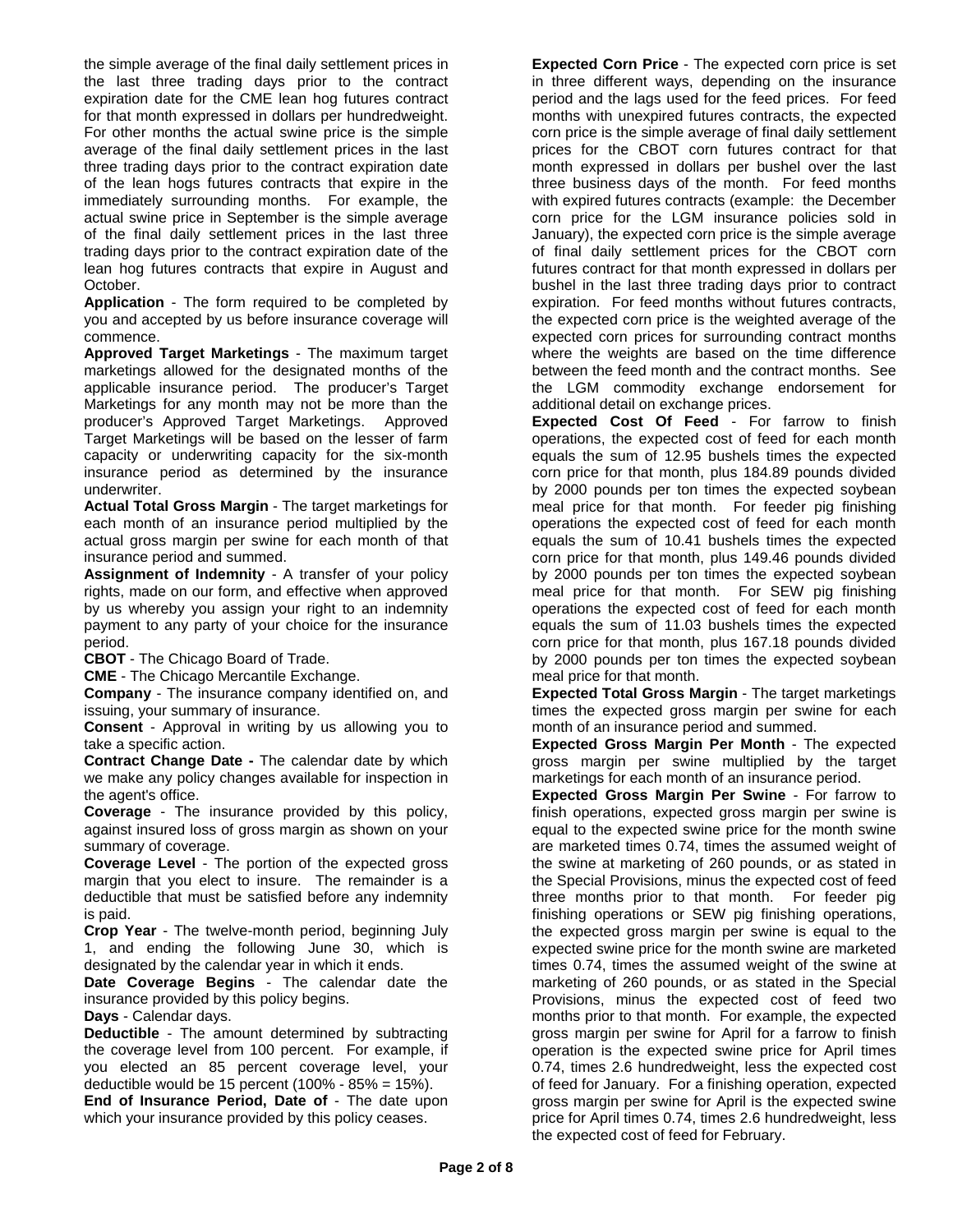**Expected Soybean Meal Price** - The expected soybean meal price is set in three different ways, depending on the insurance period and the lags used for the feed prices. For feed months with unexpired futures contracts, the expected soybean meal price is the simple average of final daily settlement prices for the CBOT soybean meal futures contract for that month expressed in dollars per ton over the last three business days of the month. For feed months with expired futures contracts (example: the December soybean meal price for the LGM insurance policies sold in January), the expected soybean meal price is the simple average of final daily settlement prices for the CBOT soybean meal futures contract for that month expressed in dollars per ton in the last three trading days prior to contract expiration. For feed months without futures contracts, the expected soybean meal price is the weighted average of the expected soybean meal prices for surrounding contract months where the weights are based on the time difference between the feed month and the contract months. See the LGM commodity exchange endorsement for additional detail on exchange prices.

**Expected Hog Price** - The expected hog price is set in two different ways, depending on the insurance period. For hog months with futures contracts, the expected hog price is the simple average of final daily settlement prices for the CME lean hog futures contract for that month expressed in dollars per hundredweight over the last three business days of the month. For hog months without futures contracts, the expected hog price is the weighted average of the expected hog prices for surrounding contract months where the weights are based on the time difference between the hog month and the contract months. See the LGM commodity exchange endorsement for additional detail on exchange prices.

**Farrow to Finish Operation** - A type of farm operation that covers all aspects of breeding, farrowing and raising swine to slaughter.

**FCIC** - The Federal Crop Insurance Corporation, a wholly owned government corporation within USDA.

**Feeder Pig Finishing Operation** - A type of farm operation that specializes in the feeding of swine (feeder pigs) from a weight of approximately 60 pounds to slaughter.

**Gross Margin Guarantee** - The gross margin guarantee for an insurance period is the expected total gross margin for an insurance period multiplied by the coverage level percent.

**Insurance Period** - The six-month period designated in the summary of insurance to which this policy is applicable. Swine are not insurable in the first month of any insurance period. See the LGM commodity exchange endorsement for additional detail on insurance periods.

**Insured** - The person as shown on the summary of insurance as the insured. This term does not extend to any other person having a share or interest in the animals (for example, a partnership, landlord, or any other person) unless also specifically indicated on the summary of insurance as the insured.

**Marketing Report** - A report submitted by you on our form showing for each month your actual marketings

for that month of swine insured under this policy. The marketing report must be accompanied by copies of packer sales receipts that provide records of the actual marketings shown on the marketing report.

**Notice of Probable Loss** - Our notice to you of a probable loss on your insured swine.

**Person** - An individual, partnership, association, corporation, estate, trust or other legal entity.

**Policy** - The agreement between you and us consisting of these provisions, the Special Provisions, the summary of insurance, the Commodity Exchange Endorsement, and the applicable regulations published in 7 CFR chapter IV.

**Premium** - The amount you owe us for this insurance coverage based on your target marketings in accordance with section 5.

**RMA** - Risk Management Agency, an agency within USDA.

**Sales Closing Date** - The last day of the sales period by which your completed application and premium must be received by us. Also, the last date by which you may change your insurance coverage for an insurance period.

**Sales period** - The period that begins on the last business day of the month after validation of prices and rates and ends on the following day at 9:00 AM central time.

**SEW Pig Finishing Operation** - A type of farm operation that specializes in the feeding of swine (Segregated Early Weaned pigs) from the age of approximately 12 to 21 days to slaughter.

**Share** - The lesser of your percentage interest in the insured livestock as an owner at the time insurance attaches and at the time of sale. Persons who lease or hold some other interest in the livestock other than as an owner are not considered to have a share in the livestock.

**Substantial beneficial interest** - An interest held by a person of at least 10 percent in the applicant or insured. All spouses that reside in the household will be considered to have a substantial beneficial interest in the applicant or insured unless the spouse can prove that the swine owned is in a totally separate farming operation in accordance with FCIC procedures and the spouse derives no benefit from the swine farming operation of the insured or applicant.

**Summary of Insurance** - Our statement to you, based upon your application, specifying the insured, the swine, the target marketings, gross margin guarantee and the premium for an insurance period.

**Swine** - Any species of domesticated mammal of the family Suidae commonly grown for pork production. Also referred to as hog or pig.

**Target Marketings** - Your determination as to the number of swine you elect to insure in each month during the insurance period. You can only report the number of swine in which you have a share.

**Target Marketings Report** - A report submitted by you on our form showing for each month your target marketings for that month.

**Termination Date** - The calendar date upon which your insurance ceases to be in effect because of nonpayment of any amount due us under the policy, including premium.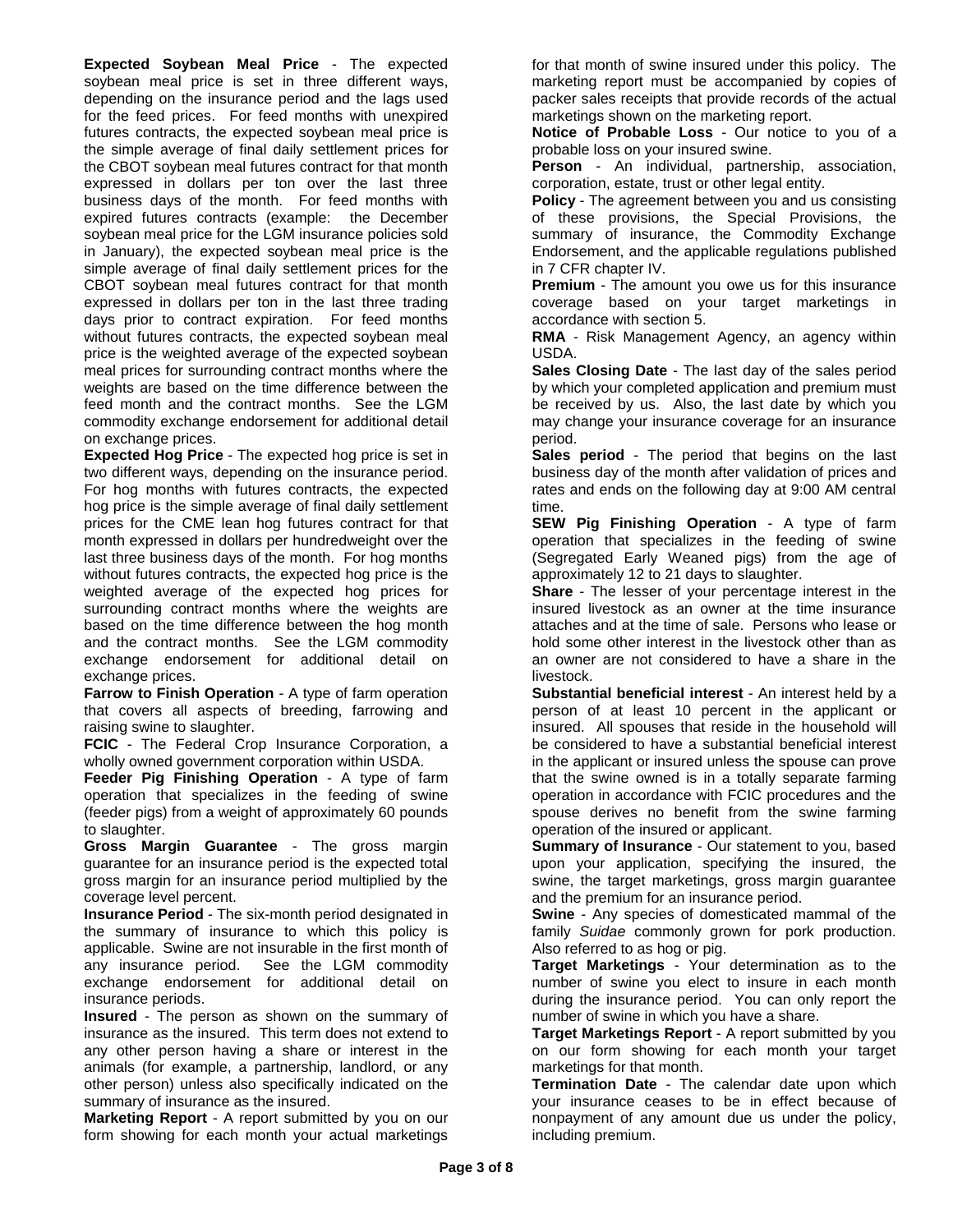**UCM** - FCIC's Underwriting Capacity Manager (UCM) web site. This is a facility through which FCIC manages underwriting capacity for livestock.

**USDA** - The United States Department of Agriculture.

**Void** - When the Policy is considered not to have existed for an insurance period as a result of concealment, fraud or misrepresentation.

**Yield Factor** - The factor used to convert lean hog price, carcass price, to live hog price. The factor equals 0.74.

### **2. Life of Policy, Cancellation and Termination**

- (a) You can only purchase this plan of insurance during the insurance period.
	- 1. If price data is not timely provided to FCIC for validation before 9:00 AM central time close of the sales period or the expected gross margins are not available on the RMA website, no policy can be sold for that month.
	- 2. Unless we are notified by FCIC that underwriting capacity for this plan of insurance is available, we will not accept your application or extend insurance for additional insurance periods.
	- 3. Sales for the year will be suspended or terminated if there is insufficient underwriting capacity.
- (b) Your agent does not have authority to bind coverage under this policy. Coverage for the swine described in the application will only become effective when we notify you in writing that your application has been accepted and approved by us and we issue a written summary of insurance to you. For subsequent insurance periods, coverage will only be effective if there is sufficient underwriting capacity and we issue a written summary of coverage to you. This policy will be available for sale only on business days when FCIC's UCM web site is operational.
- (c) Coverage can be purchased from the time starting after the validation of prices and ending on the following day at 9:00 a.m. Central Time or as otherwise specified in the Special Provisions. Coverage is not available for purchase if expected gross margins are not available on the RMA website or may not be available in instances of a news report, announcement, or other event that occurs during or after trading hours that is believed by the Secretary of Agriculture, Manager of the Risk Management Agency, or other designated staff of the Risk Management Agency, to result in market conditions significantly different than those used to rate the LGM program. In these cases, coverage will no longer be offered for sale on the RMA Website. LGM sales will resume, after a halting or suspension in sales, at the discretion of the Manager of RMA.
- (d) Insurance is provided only against decreases in price authorized in sections 508(a) and 523(b) of the Act and that occur within the insurance period.
- (e) The application must be completed by you and received by us not later than the sales closing date of each insurance period for which insurance coverage is requested. See the LGM commodity

exchange endorsement for additional detail on sales closing dates.

- (f) Insurance coverage will not be provided if you are ineligible under the contract or under any federal statute or regulation or if you do not have a share in the livestock to be insured.
- (g) Your application must contain all the information required by us to complete the summary of insurance.
	- (1) Applications that do not contain all social security numbers and employer identification numbers of the applicant and all social security numbers of individuals with a substantial beneficial interest in the applicant, as applicable, share, coverage level percent, target marketings, and any other material information required to insure the gross margin for the animals are not acceptable.
	- (2) If an entity has an interest of more than 10 percent in the insured or applicant, the social security numbers of all individuals with a substantial beneficial interest in the entity must also be provided.
	- (3) If we discover that a person with a substantial beneficial interest has failed to provide a social security number or the person with a substantial beneficial interest is ineligible, the application will not be accepted or no indemnity will be due for the insurance period for the swine insured for which the social security numbers were not provided or the person was ineligible. Because no indemnity is due as a result of a breach of this policy, any premiums will still be owed.
- (h) This is a continuous policy, but will automatically terminate at the end of the pilot program.
- (i) After acceptance of the application, you may not cancel this policy for the initial insurance period. Thereafter, the policy will continue in force for each succeeding insurance period unless canceled or terminated. Either you or we may cancel this policy after the initial insurance period by providing written notice to the other on or before the cancellation date.
- (j) If any amount due, including a check returned for insufficient funds or overpayment, plus any accrued interest, is not paid, or an acceptable arrangement for payment is not made, on or before the termination date specified in these Basic Provisions or the date contained in any notice to you, the amount will be considered delinquent and your insurance coverage will terminate. Termination may affect your eligibility for benefits under other USDA programs. You will also be determined to be ineligible to participate in any crop insurance program authorized under the Act in accordance with 7 CFR part 400, subpart U.
	- (1) For unpaid premium resulting from a check returned for insufficient funds, the policy will terminate as of the sales closing date;
	- (2) For other amounts due, the policy will terminate effective on the termination date immediately after the debt becomes delinquent;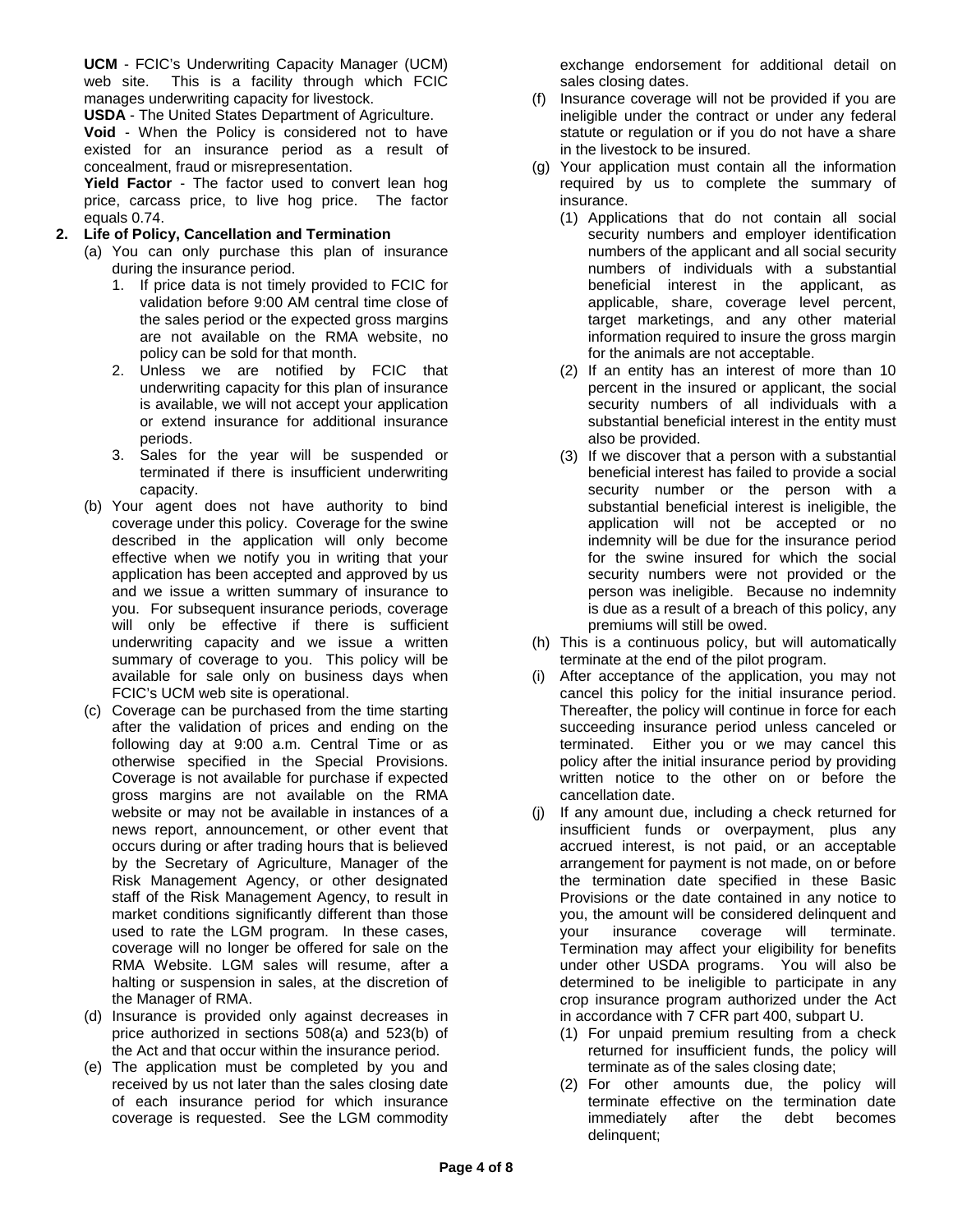- (3) Payment of premium with a check returned for (9) After you again become eligible for insurance
- (4) Ineligibility for unpaid premium resulting from a cannot reapply for insurance in the crop year check returned for insufficient funds or failure in which you became ineligible); and
	-
	- overpaid indemnity, if you fail to pay the properly executed claim for indemnity.
	-
- 
- under the Act for any crop or livestock until the persons will dissolve the joint entity. bankruptcy petition before discharge will void for other insureds. were originally determined ineligible to for 3 consecutive years. subsequent to that date must be repaid); example in the periods.
- your policies, including all crop insurance immediately following the sales closing date. policies, will be terminated effective on the **3. Insurance Coverages**  due for that year (You will no longer be eligible insurance. of an agreement to pay the debt. You will be sales closing date. debt is paid in full or you file a petition to that is applicable for all target marketings. paid subsequent to that date must be repaid); example all the sero.
- 
- insufficient funds may result in your ineligibility under the Act, if you want to obtain coverage, for participation in any program administered **you must reapply on or before the sales** under the authority of the Act. The closing date for the crop or livestock (You
- to timely pay other amounts due will be (10)Any amount due us for any livestock or crop effective on: insured by us under the authority of the Act will (i) The date that a policy was terminated for be deducted from any indemnity due you for the livestock for which you failed to pay this or any other crop or livestock insured with premium and any related interest owed; us. If we deduct the amount due us from an (ii) The payment date contained in any indemnity, the date of payment for the purpose<br>notification of indebtedness for any of this section will be the date you sign the of this section will be the date you sign the
- amount owed by such due date; or (k) If you die, disappear, or are judicially declared (iii) The termination date for the crop year incompetent, or if you are an entity other than an prior to the crop year in which a scheduled individual and such entity is dissolved, the Policy payment is due under a payment will terminate as of the date of death, judicial agreement if you fail to pay the amount declaration or dissolution. If such event occurs owed by any payment date in such after coverage begins for any insurance period, the payment agreement. **policy will continue in force through the insurance** (5) All other policies that are issued by us under period and terminate at the end of the insurance the authority of the Act, including all crop period and any indemnity will be paid to the person insurance policies, will also terminate as of the or persons determined to be beneficially entitled to next termination date contained in the the indemnity. The premium will be deducted from applicable policy; the indemnity or collected from the estate. Death (6) A policy already in effect at the time you of a partner in a partnership will dissolve the become ineligible will not be affected until the partnership unless the partnership agreement termination date for that policy and if you are **provides otherwise.** If two or more persons having ineligible, you may not obtain any insurance a same a joint interest are insured jointly, death of one of
	- payment is made in full, you execute an (l) Any insured may sign any document relative to this agreement to repay the debt and make policy on behalf of any other insured covered by payments in accordance with the agreement, this policy, provided that the person has a properly this policy, provided that the person has a properly or you file a petition to have your debts executed power of attorney or other legally discharged in bankruptcy (Dismissal of the sufficient document authorizing such insured to act
	- all policies in effect retroactive to the date you (m) We may cancel your policy if no premium is earned
	- participate and any indemnities paid (n) The cancellation date is June 30 for all insurance
- (7) If you execute an agreement to pay the debt (o) The termination date for debt for the insurance and fail to make any scheduled payment, all of period is the first day of the next month

- termination date for the crop year prior to the (a) Your gross margin guarantee, coverage level crop year in which you failed to make the percent and maximum premium for the insurance scheduled payment and no indemnity will be period are as shown on your summary of
- to obtain insurance under the Act by execution (b) You must select a coverage level percent by the
- ineligible for insurance under the Act until the (c) You may only select one coverage level percent
- discharge the debt in bankruptcy. Dismissal of (d) Target marketings must be submitted on our form the bankruptcy petition before discharge will by the sales closing date for each insurance period void all policies in effect retroactive to the date in which you desire coverage. If target marketings you were originally determined ineligible to are not submitted by the sales closing date, your participate and any payments and indemnities target marketings for the insurance period will be
- (8) Once the policy is terminated, it cannot be (e) Target marketings for any month of an insurance reinstated for the current crop year unless the period cannot be greater than the approved target termination was in error because you did not marketings for that insurance period. Your target owe any amounts or you paid the amounts marketings are due at the time of application in the owed on or before the termination date; initial insurance period and your target marketings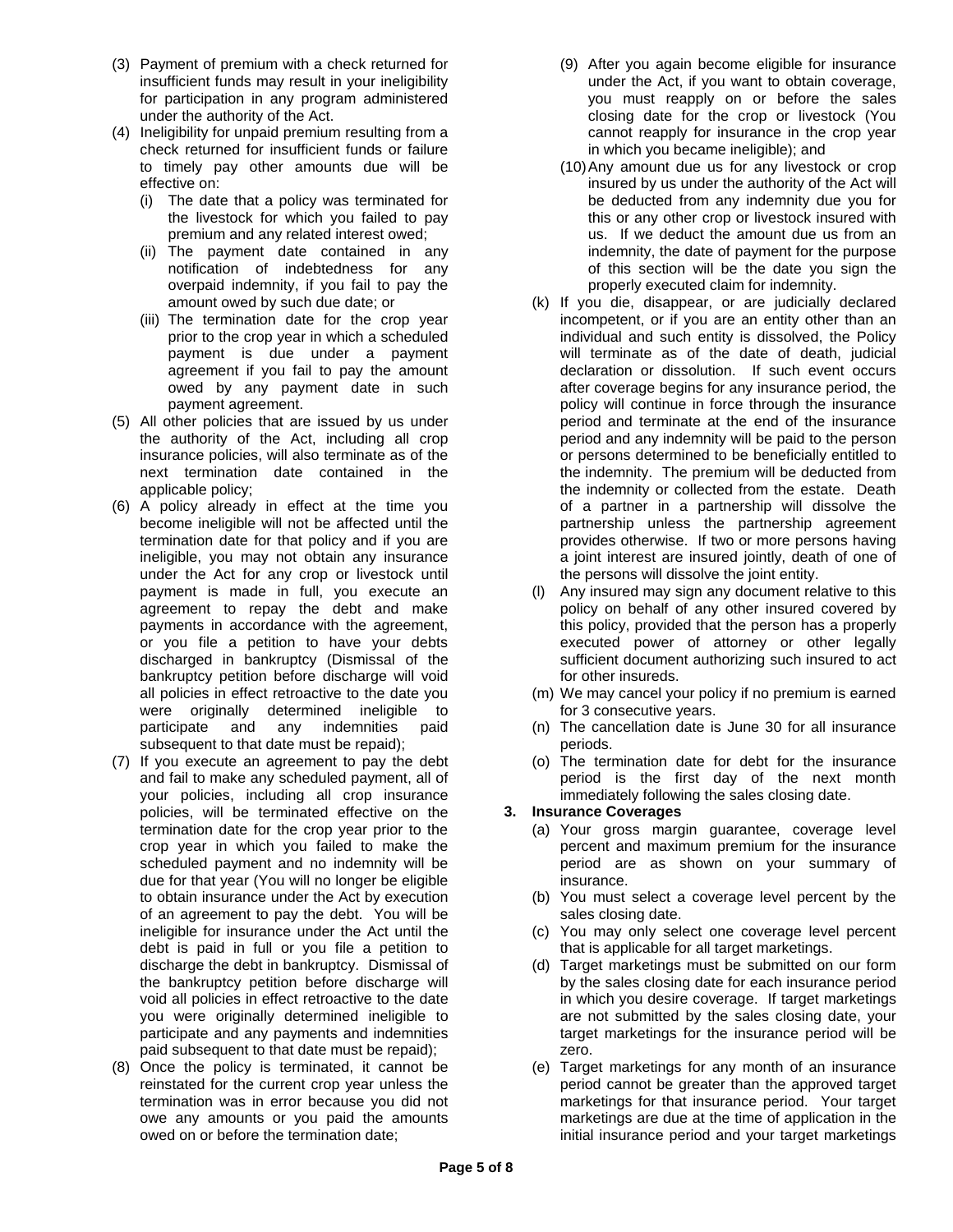report is due by the sales closing date in subsequent insurance periods.

- (f) No indemnity will be owed, but you will still be responsible for any premiums owed, if we find that your marketing report;
	- (1) Is not supported by written verifiable records in accordance with the definition of marketing report; or
	- (2) Fails to accurately report actual marketings or other material information.
- (g) Under no circumstance will the total number of swine insured exceed 15,000 head in any insurance period, or 30,000 head in any insurance year.
- (h) Sales of LGM may be suspended if extraordinary events occur that interfere with the effective functioning of the corn, soybean meal, or lean hogs commodity markets as determine by FCIC. Evidence of such events may include, but is not limited to, consecutive limit down moves in the lean hog futures markets or consecutive limit up moves in the corn and soybean meal contracts.

# **4. Causes of Loss Covered**

This policy provides insurance only for the difference between the actual gross margin and the gross margin guarantee caused by unavoidable cause of loss, as required by the Act. This policy does not insure against the death or other loss or destruction of your swine, or against any other loss or damage of any kind whatsoever.

### **5. Annual Premium**

The premium is earned and payable at the time coverage begins. The application will not be accepted if the premium is not paid in full at the time of application. In subsequent insurance periods, if the premium is not paid in full by the applicable sales closing date, your target marketings will be reduced to zero for each month of the insurance period and you will have no coverage for swine under this policy. The premium amount is shown on your summary of coverage.

### **6. Insurance Period**

- (a) Coverage begins on your swine one full calendar month and one day following the sales closing date, provided premium for the coverage has been paid in full. For example, for the contract with a sales closing date of January  $31<sup>st</sup>$ , coverage will begin on March 1<sup>st</sup>.
- (b) Coverage ends at the earliest of:
	- (1) The last month of the insurance period in which you have target marketings;
	- (2) As otherwise specified in the policy.
	- (3) If the end date is on a Saturday, Sunday, or federal holiday, or, if for any reason the relevant report is not available to us for that day or any other day of the ending period, then the actual ending value will be based on the most recent reports made prior to that date.

### **7. Determining Indemnities**

(a) In the case of a payable loss on insured swine, we will send you a notice of probable loss approximately ten days after all actual gross margins applicable for the insurance period are released by RMA. You must submit a marketing report, within 15 days of your receipt of the notice of probable loss.

- (b) In the event of loss covered by this policy, we will settle your claim by subtracting the actual total gross margin from the gross margin guarantee. If the result is greater than zero, an indemnity will be paid. Under no circumstances will the indemnity be greater than the gross margin guarantee.
- (c) In the event that the total of actual marketings are less than 75 percent of the total of targeted marketings for the insurance period, indemnities will be reduced by the percentage by which the total of actual marketings for the insurance period fell below the total of targeted marketings for the period.

# **8. Conformity to Food Security Act**

Although your violation of a number of federal statutes, including the Act, may cause cancellation or termination of the policy or may cause the policy to become void, you should be specifically aware that your policy will be canceled if you are determined to be ineligible to receive benefits under the Act due to violation of the controlled substance provisions (title XVII) of the Food Security Act of 1985 (Pub. L. 99-198) and the regulations published at 7 CFR part 400, subpart F. Your policy will be canceled if you are determined, by the appropriate agency, to be in violation of these provisions. We will recover any and all monies paid to you or received by you during your period of ineligibility, and your premium will be refunded, less a reasonable amount for expenses and handling not to exceed 24.5 percent of the total premium.

# **9. Amounts Due Us**

- (a) Interest will start to accrue on the sales closing day date if the check for premium is returned for insufficient funds at the rate of 1.25 percent simple interest per calendar month, or any portion thereof, on any unpaid amount due us.
- (b) For the purpose of any other amounts due us, such as repayment of indemnities found not to have been earned, interest will start to accrue on the date that notice is issued to you for the collection of the unearned amount. Amounts found due under this paragraph will not be charged interest if payment is made within 30 days of issuance of the notice by us. The amount will be considered delinquent if not paid within 30 days of the date the notice is issued by us.
- (c) All amounts paid will be applied first to expenses of collection, if any, second, to the reduction of accrued interest, and then to the reduction of the principal balance.
- (d) If we determine that it is necessary to contract with a collection agency or to employ an attorney to assist in collection, you agree to pay all of the expenses of collection.
- (e) Amounts owed to us by you may be collected in part through administrative offset from payments you receive from United States government agencies in accordance with 31 U.S.C. chapter 37.

### **10. Legal Action Against Us**

(a) You may not bring legal action against us unless you have complied with all of the policy provisions.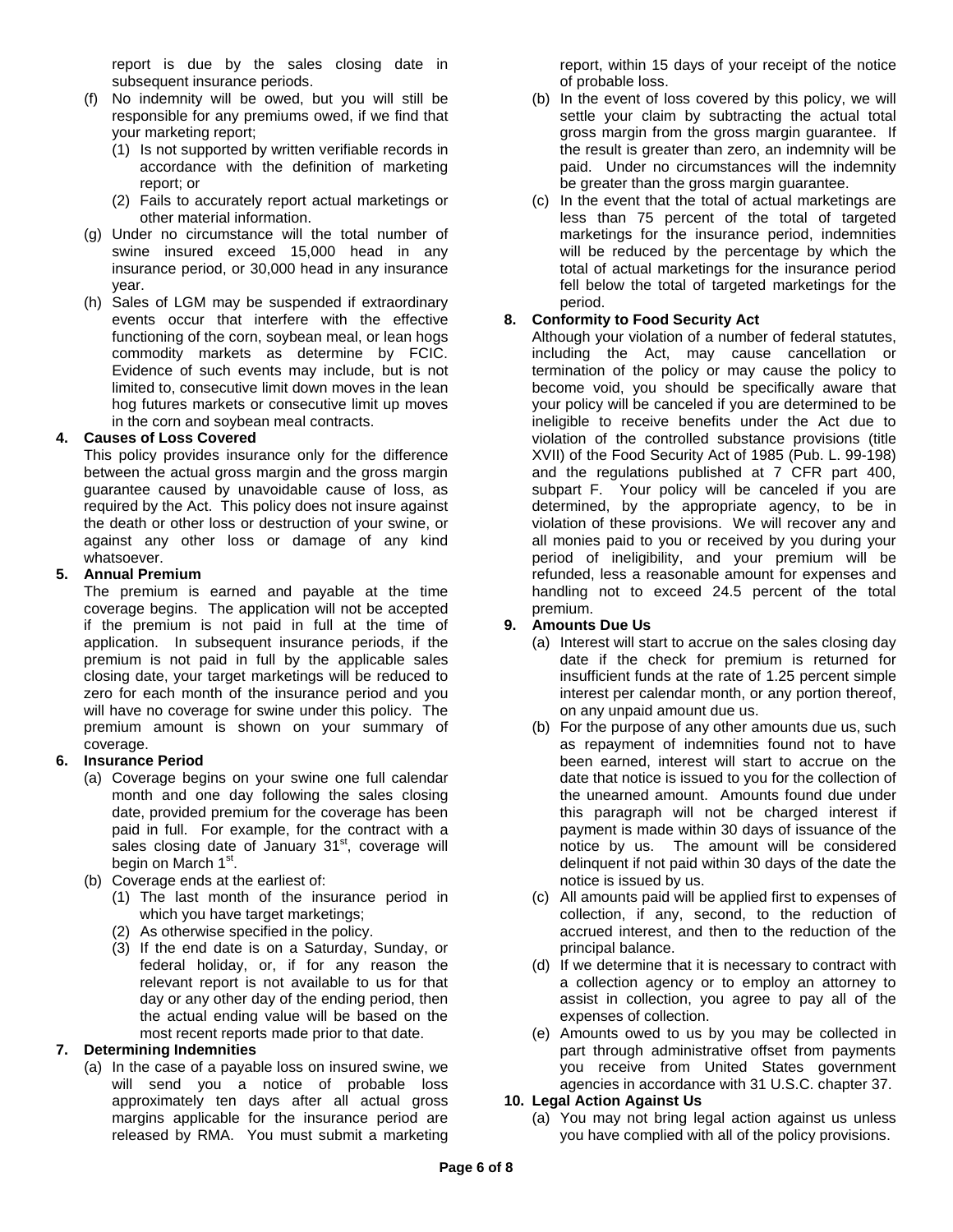- (b) If you do take legal action against us, you must do so within 12 months after denial of your claim. Suit must be brought in accordance with the provisions of 7 U.S.C. 1508(j).
- (c) Under no circumstances will we be liable for the payment of damages (compensatory, punitive, or other), attorneys' fees, or other charges in connection with any claim for indemnity, whether we approve or disapprove such claim.

# **11. Payment and Interest Limitations**

We will pay simple interest computed on the net indemnity ultimately found to be due by us or by a final judgment of a court of competent jurisdiction, from and including the 61st day after the date you sign, date and submit to us the properly completed marketing report. Interest will be paid only if the reason for our failure to timely pay is **NOT** due to your failure to provide information or other material necessary for the computation or payment of the indemnity. The interest rate will be that established by the Secretary of the Treasury under section 12 of the Contract Disputes Act of 1978 (41 U.S.C. 611) and published in the Federal Register semiannually on or about January 1 and July 1 of each year, and may vary with each publication.

# **12. Concealment, Misrepresentation or Fraud**

- (a) If you have falsely or fraudulently concealed the fact that you are ineligible to receive benefits under the Act or if you or anyone assisting you has concealed or misrepresented any material fact relating to this Policy:
	- (1) This policy will be void for each insurance period in which the concealment, fraud or misrepresentation occurred; and
	- (2) You may be subject to remedial sanctions in accordance with 7 U.S.C. 1515(h) and 7 CFR part 400, subpart R.
- (b) Voidance of this policy will result in you having to reimburse all indemnities paid for the insurance period.
- (c) Voidance will be effective on the first day of the insurance period for the crop year in which the act occurred and will not affect the policy for subsequent insurance periods unless a violation of this section also occurred in such insurance periods.
- (d) Even though this policy is void, you will still be required to pay 24.5 percent of the total premium due under the policy to offset costs incurred by us in the service of this policy.

### **13. Transfer of Coverage and Right to Indemnity**

If you transfer any number of your swine during the insurance period, you may transfer your coverage rights, if the transferee is eligible for crop or livestock insurance. We will not be liable for any more than the liability determined in accordance with your policy that existed before the transfer occurred. The transfer of coverage rights must be on our form and will not be effective until approved by us in writing. Both you and the transferee are jointly and severally liable for the payment of the premium. The transferee has all rights and responsibilities under this policy consistent with the transferee's interest. If the transferee is not eligible for livestock insurance for any reason, and the transfer occurs before the final 30 days of the insurance period,

then the transferred portion of the coverage will be terminated and no premium for that portion will be refunded.

# **14. Assignment of Indemnity**

You may assign to another party your right to an indemnity for the insurance period. The assignment must be on our form and will not be effective until approved in writing by us. The assignee will have the right to submit all loss notices and forms as required by the policy. If you have suffered a loss from an insurable cause and fail to file a marketing report within 15 days after you receive a notice of probable loss, the assignee may submit the marketing report not later than 15 days after the 15-day period has expired. We will honor the terms of the assignment only if we can accurately determine the amount of the claim. However, no action will lie against us for failure to do so.

# **15. Subrogation (Recovery of Loss from a Third Party)**

Since you may be able to recover all or a part of your loss from someone other than us, you must do all you can to preserve this right. If you recover any funds from someone else, you must repay to us the amount you receive from us, not to exceed the amount of indemnity we paid to you. If we pay you for your loss, your right to recovery will, at our option, belong to us. If we recover more than we paid you plus our expenses, the excess will be paid to you.

### **16. Descriptive Headings**

The descriptive headings of the various policy provisions are formulated for convenience only and are not intended to affect the construction or meaning of any of the policy provisions.

### **17. Notices**

- (a) All notices required to be given by you must be in writing and received by the insurance agent identified in your application within the designated time unless otherwise provided by the notice requirement. Notices required to be given immediately may be by telephone or in person and confirmed in writing. Time of the notice will be determined by the time of our receipt of the written notice. If the date by which you are required to submit a report or notice falls on Saturday, Sunday, or a federal holiday, or if your agent's office is, for any reason, not open for business on the date you are required to submit such notice or report, such notice or report must be submitted on the next business day.
- (b) All notices and communications required to be sent by us to you will be mailed to the address contained in the summary of insurance. Notice sent to such address will be conclusively presumed to have been received by you. You should advise us immediately of any change of address.

### **18. Applicability of State and Local Statutes**

If the provisions of this policy conflict with statutes of the state or locality in which this policy is issued, the policy provisions will prevail. State and local laws and regulations in conflict with federal statutes or regulations do not apply to this policy.

#### **19. Other Insurance**

You must not obtain any other livestock insurance issued under the authority of the Act on the insured